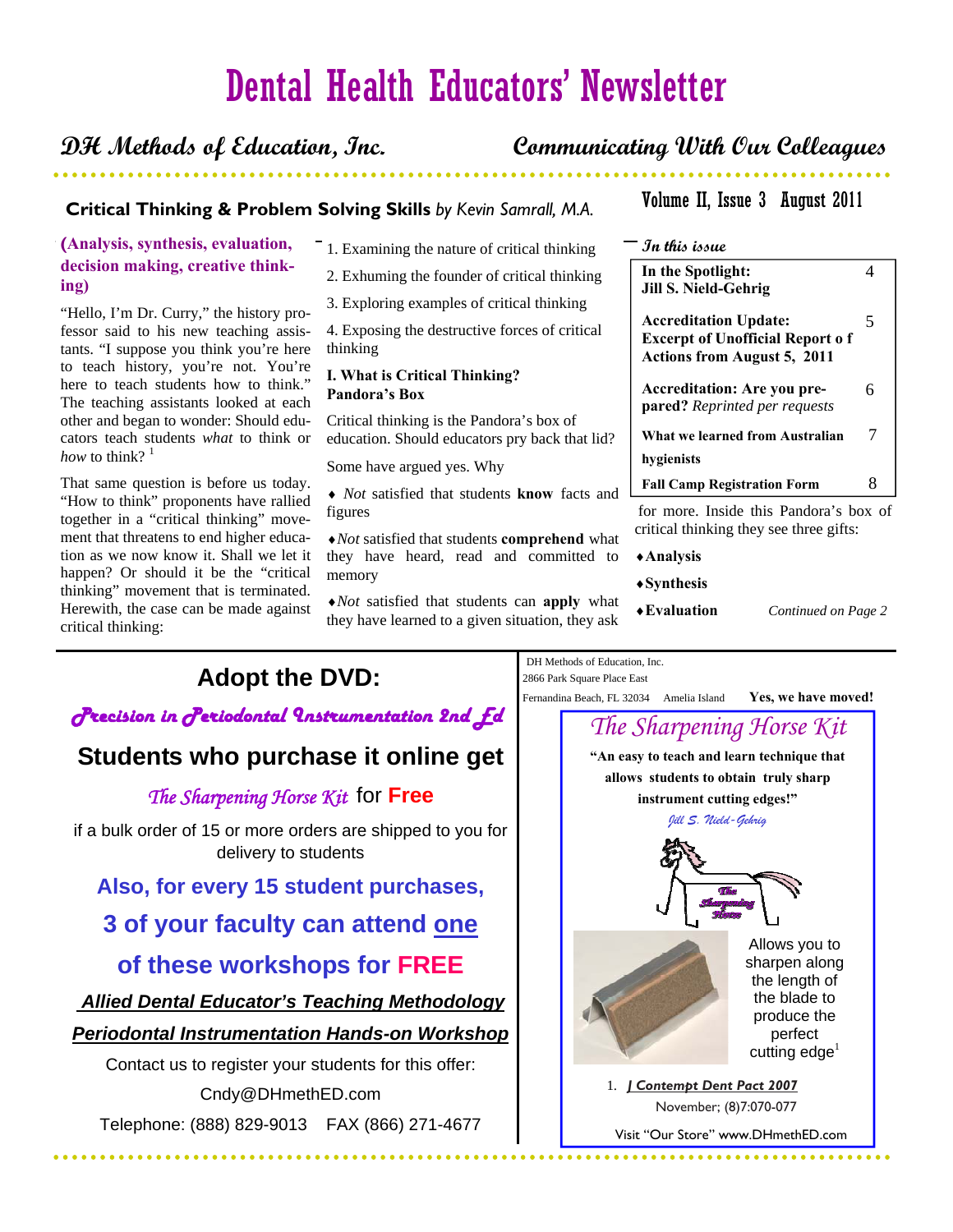### Dental Health Educators' Newsletter **Page 2**

# *Continued from Page 1:* **Critical Thinking**<br>Let's examine each of these in turn.

Let's examine each of these in turn.

### **Analysis**

Using analysis, students are encouraged to discover assumptions and biases in order to un-cover evidence. The dangers of such analysis should be self-evident.<sup>1</sup>

♦Do we suggest to students that they should question the professor? Assume he has made assumptions or has a bias?

♦Do we chance injuring a student's selfesteem by prompting him to analyze his own thoughts and actions?

♦Do we risk offending the taxpayers by calling into question community standards and the status quo of our great country?

♦Do we dare ask students to evaluate evidence as opposed to accepting long-held beliefs and cherished customs?

### **Synthesis**

I quote from a leader of this critical thinking movement:

*Synthesis involves the ability of putting together the parts you analyzed with other information to create something original. You reach out for data or ideas derived from a variety of sources*. 2

This reaching out for data from a variety of sources has already led institutions of higher education to consider the ideas and works of:

- ♦The mentally ill (ex. Vincent Van Gogh)
- ♦Drug addicts (ex. Edgar Allen Poe)
- ♦Revolutionaries (ex. George Washington)
- ♦ Religious zealots (ex. The Dalai Lama)
- ♦Homosexuals (ex. Michelangelo)
- ♦Perverts (ex. Plato)
- ♦Jews (ex. Albert Einstein)
- ♦Jewish perverts (ex. Sigmund Freud)
- ♦Democrats (ex. Franklin D. Roosevelt)
- ♦Democrat perverts (ex. Bill Clinton)

**Evaluation.** This final step represents the empowerment of the thinker over the thought. In a total role reversal, the school

\*\*\*\*\*\*\*\*\*\*\*\*\*\*\*\*\*\*\*\*\*\*

of critical thinking invites *the students* to assess, rate and grade the information presented. . Now, at the peak of folly, critical thinking "asks you to evaluate the information presented so that you can decide whether you ought to give assent or withhold belief, or whether you ought to take or refrain from taking action."3

♦What would happen if classrooms full of students refused to give their assent to certain beliefs? (Ex. Kent State, Ohio, 1970)

♦What would happen if based on their beliefs, students began to take action? (Ex. Tiananmen Square, Beijing, China, 1989)

♦What good has ever happened when people decided to take action and take to the streets? (Ex. March on Washington D.C., 1963)

This evaluative thinking simply invites the power of destruction.<sup>2</sup>

Now to be fair, the purveyors of critical thinking do warn against a "rush to judgment."

They emphasize how "it is important not to put evaluation ahead of the other critical thinking steps, and in particular, not to put it first."<sup>4</sup> But this writer knew critical thinking was drivel from the very start. One only needs to look to its beginning.

### **II. The Founder of Critical Thinking-Lost in Thought**

Critical thinking is not a new method of intellectual inquiry. It should be noted that critical thinking was built upon the faulty foundation of its founder some 2400 years ago.

Interestingly, in sharp contrast to today, this man realized and admitted his own ignorance. He was never published, he wrote nothing. He simply walked about town barefoot, waddling like a duck we are told, endlessly annoying people with questions as he rolled his eyes.

Eventually he was brought to trial on charges of being irreligious and corrupting the youth. His followers claimed his self-defense to be a masterful discourse and model of critical thinking.

. . . . . . . . .

. . . . . . . . . . . .

 A jury of his peers, however, saw a man they couldn't trust, trapping the prosecutors in their own logic and confusing them with the facts. Accordingly, he was found guilty and sentenced to death. Shortly thereafter, this man named Socrates drank the poisonous hemlock that stilled his heart. Such is the sad tale of the founder of critical thinking who was lost in thought.

#### **III. Exploring Critical Thinking Today**

Despite the death of Socrates, critical thinking lived on. It has most recently been spotted on the campus of a community college in Montgomery County, Texas, that shall remain nameless.

#### **Example lesson: The bomb**

On this campus General Psychology students were presented with a pipe bomb they were to disarm. The explosive to be removed was contained in a sphere the size of a ping-pong ball that rested at the bottom of a PVC pipe 10 inches in height and only a fraction wider than the explosive sphere. The pipe stood erect supported by a shoebox at its base. Students were given a paper bag containing a bologna sandwich, chips, a sucker, spoon, napkin, small piece of string, rubber band, paper clip, clothes pin and a standard sized sheet of paper warning them not to risk detonating the bomb by turning it over or taking it apart. Once students found a way to remove the sphere, the supplies they made use of were taken away and they are asked to try again. Without assistance from the professor, students devised any number of methods to defuse the bomb, even contemplating urinating in the pipe to bring the explosive to the surface. Students wanting to know the "right answer" or the "best way" were led into a discussion of how it is not the method used that is as important as how the method was conceived. The professor commented that through critical thinking, psychology students discover for themselves their own, creativity and problem solving skills.<sup>4</sup>

 *Continued on Page 3* 

. . . . . . . . .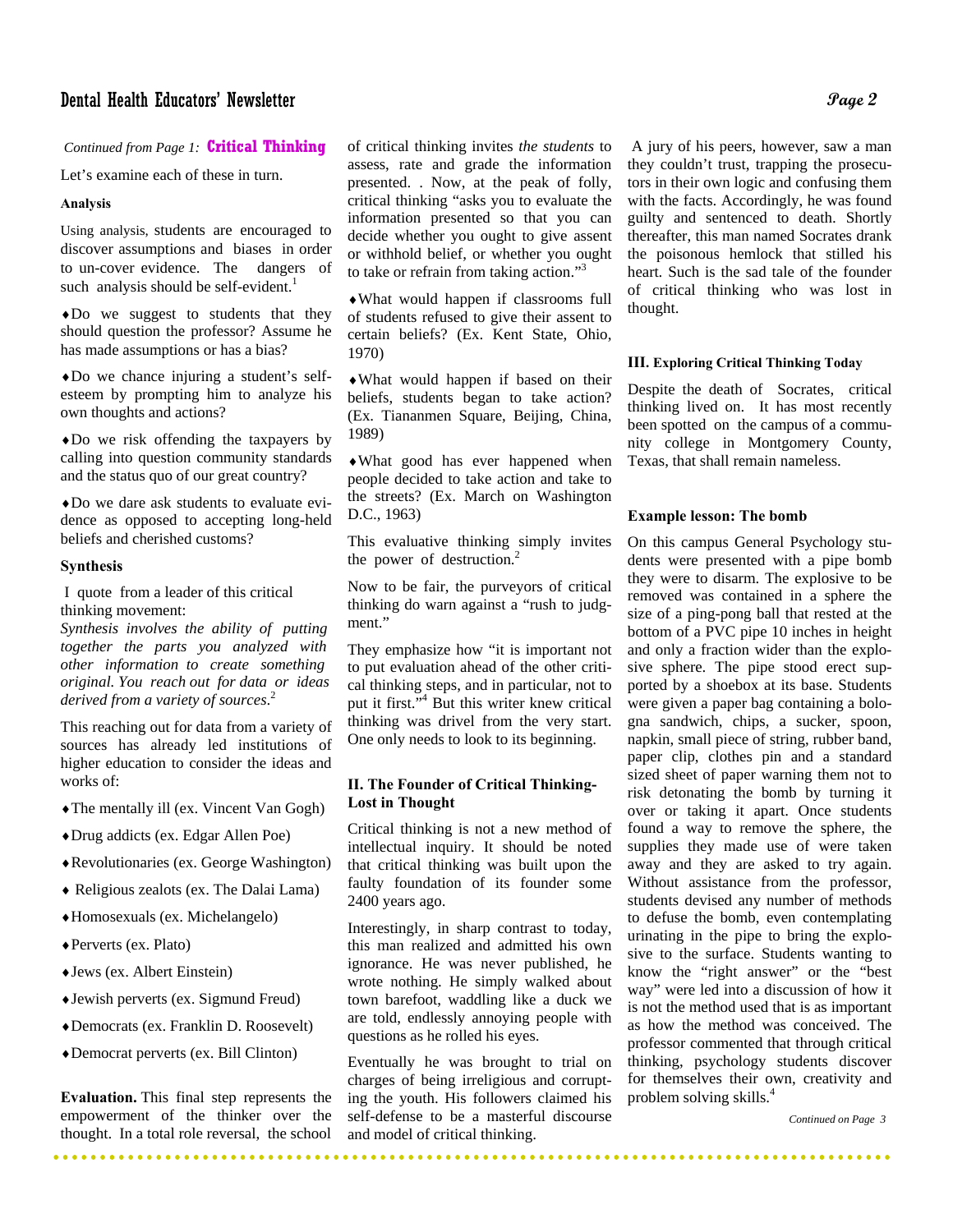### Volume II, Issue 3 August 2011

### *Continued from Page 2* **Critical Thinking :**

This writer, however, has little interest in discovering how students conceived of the idea of urinating on a ping-pong ball.

**Further examples**. Other examples of critical thinking on this campus have been compiled by an astute conscientious librarian and placed in the permanent records of the college. Among these-

♦Nursing students taking trips to grocery stores

♦Criminal Justice students pretending they are members of the US Supreme Court deliberating if Texas law banning homosexual contact is unconstitutional

♦Calculus students in discussion groups! (Enough said)

#### **IV. Exposing the Destructive Forces of Creative Thinking**

The power of critical thinking should not be underestimated. Its objectives are clear.

- ♦Students will believe different perspectives which must be considered
- ♦Students will want to examine new ideas
- ♦Students will seek to determine the relevancy of the professor's teaching
- ♦Students will question if their professor's teachings are valid
- ♦Students will magnify inconsistencies between words and action
- ♦Students will resist conforming without reason
- ♦Students will call into question the values of our country
- ♦Students will think on their own

#### **In Conclusion**

What can be done to stop this movement? Each professor must first look to his own teaching. Critical thinking is often instigated by a professor's communication. Most experienced professors know the dangers of asking students questions. Nevertheless, some professors (either unwittingly or recklessly desiring critical thinking) will ask the most perilous questions. Examples include:

- ♦Why do you think it's important to take this class?
- ♦Does anyone see an inconsistency in our policy?
- ♦Is this correct?
- ♦What would another perspective be?
- ♦Can anyone find something wrong in what I just said?
- ♦How would this apply today?
- ♦This is clear to everyone, isn't it?
- ♦Who would like to respond to that?

Additionally, certain teaching methods seem prone to elicit critical thinking. Professors

should be wary of the following:

- ♦Experimentation
- ♦Comparisons and contrasts
- ♦Debates

. . . . . . . . . .

#### ♦Case studies

- ♦Unconventional guest speakers
- ♦Creative expression

#### ♦Art

In the interest that no educator be unduly accused of promoting critical thinking, it should be noted that none of the above techniques insures critical thinking. Such teaching methods may increase the possibility, however, if one is not careful.

Together, educators can close the lid on critical thinking. Inside this Pandora's box is only academic rubbish:

- ♦a question with no right answer
- ♦a lonely pen without a fill-in-the-blank form
- ♦a brush and pallet, yet no lines to color between

♦ a useless pencil with no scantron to give it meaning

All educators should daily remind themselves of the words of Ralph Waldo Emerson:

*Beware when the great God lets loose a thinker on this planet. Then all things are at risk*. 5

1. Interview with C.J. Sumrall (former teaching assistant, University of Houston) on February 12, 2001

2. Reichenbach, Bruce R. (2001). *Introduction to Critical Thinking*. Boston: McGraw Hill, page 25

3. Reichenbach, page 26

4. Reichenbach, page 26

5. Emerson, R.W. (1841). *Essays, First Series, Circles.*

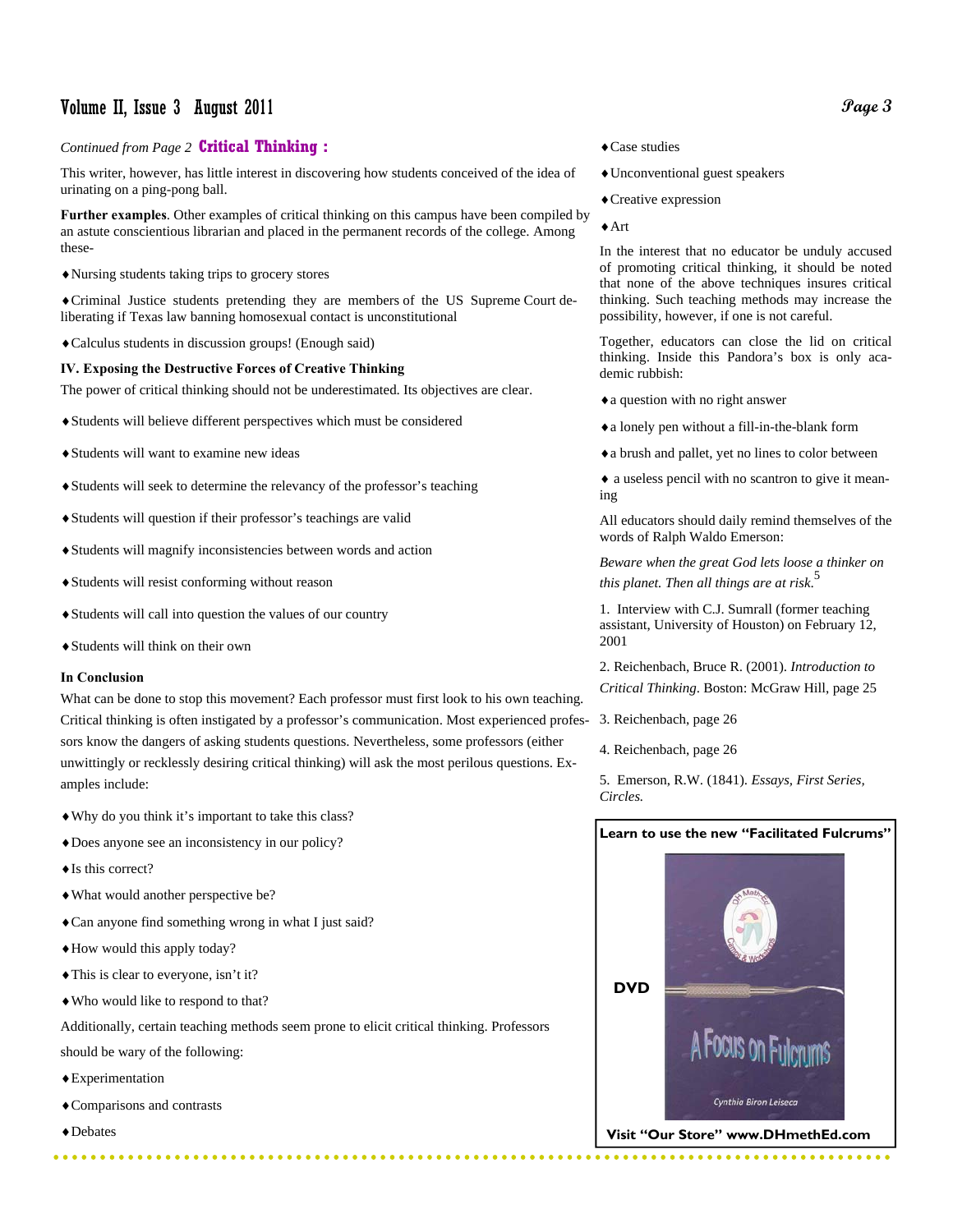### Volume II, Issue 3 August 2011 **Page 4**

### **In the Spotlight**



**Jill S. Nield-Gehrig, RDH, MA** 

Jill has been a dental hygienist for 42 years. She is a graduate of Temple University School of Dental Hygiene from Temple University, Philadelphia, PA; has a B.S. in Education from Millersville University, Millersville, PA, and an M.A. Degree in Mental Health Counseling from St. Mary's University in San Antonio, TX.

Jill is the Author of 4 textbooks:

**1.** *"Fundamentals of Periodontal Instrumentation and Advanced Root Instrumentation*",

**2.** *Patient Assessment Tutorials in Dental Hygien*e"

**3.** *Periodontics for the Dental Hygienist*". She is now a co-author of **4.** *Color Atlas of Common Oral Diseases, edition 4 along with authors: Robert P. Langlais, and Craig S. Miller.* 

 Jill began her teaching career as an Assistant Professor at the University of Manitoba School of Dentistry, continued on as Associate Professor of Dental Hygiene at the University of Texas Health Science Center at San Antonio where she taught for 13 years. Jill is Dean Emeritus, Division of Allied Health and Public Service Education, Asheville-Buncombe Community College. Dental Hygienists world-wide have learned periodontal instrumentation with the help of Jill's textbook, *"Fundamentals of Periodontal Instrumentation and Advanced Root Instrumentation*". It is written in eight languages and the top selling instrumentation book. Dental Hygiene educators praise Jill for creating such a detailed step by step guide to the development of instrumentation skills. The seventh edition of this textbook will become available in February of 2012 and it is

chocked full of new information that every student, instructor, and practicing hygienist will be pleased to discover. It. contains over 1400 illustrations and photographs.

Jill spends hours on end writing and researching in a lovely mountain home in Asheville, NC. Her talented husband Dee is the lead photographer for her textbooks. A recent visit to their home led us to the surprise of the dental unit photography studio equipped with manikins and instruments galore. Ziva the schnauzer provides moral support during the long photography shoots. No, that is not Ziva in the picture with Jill, that is Ludwig. He preceded Ziva.

Those who have had the pleasure of knowing Jill have witnessed first hand her passion for dental hygiene education and ultimately the delivery of evidence based, patient centered care for all of mankind, and animal kind as well, for she loves all kinds of animals.

Her accolades alone would fill a lengthy newsletter, but her textbooks say it all - she is an extraordinary writer, educator, and dental hygienist. Please investigate all her books featured on the lower section of this page.

They are simply **"The Best" !**

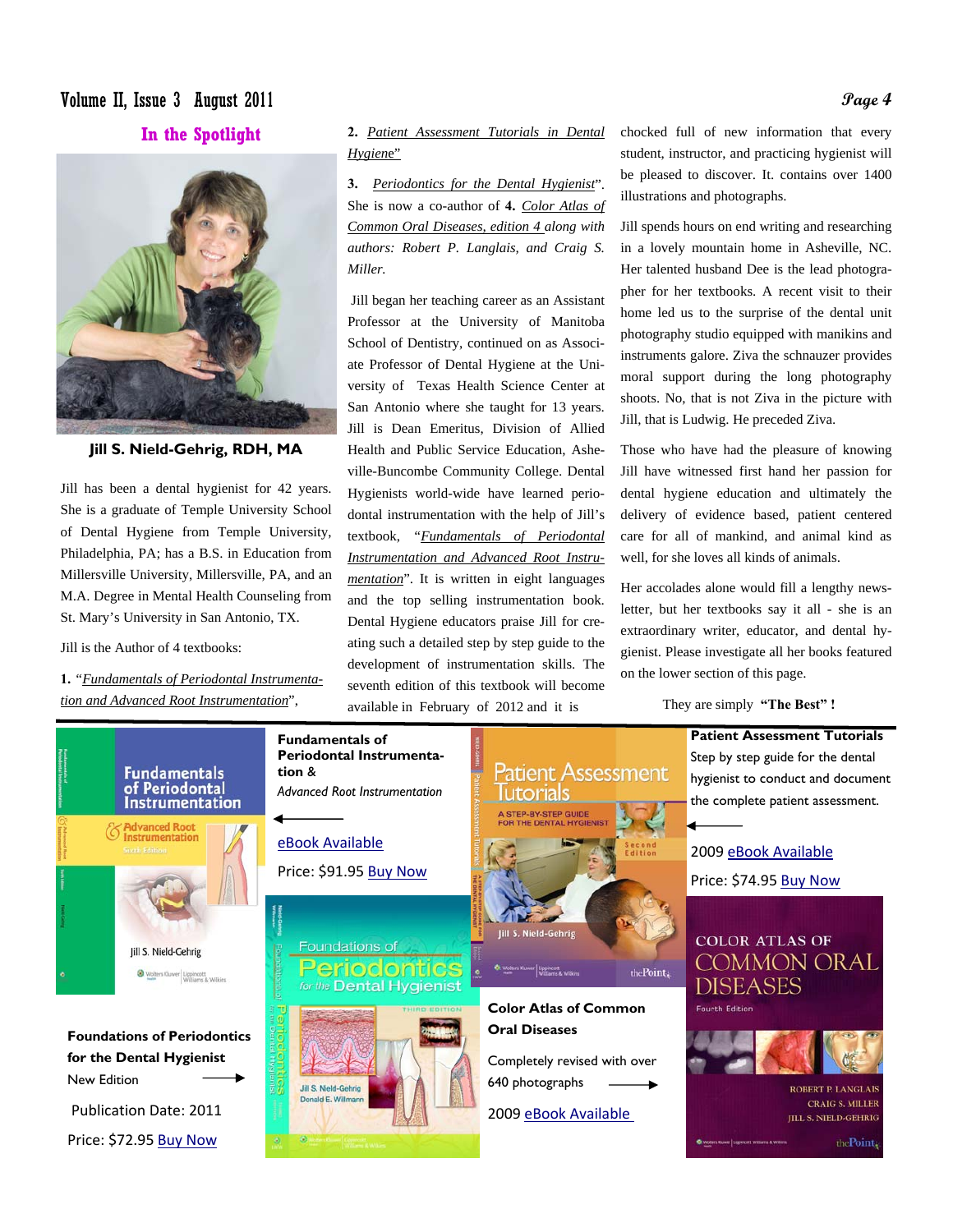### Volume II, Issue 3 August 2011 **Page 5**

### **Accreditation Update**

### **An Excerpt from the Commission on Dental Accreditation Unofficial Report of Major Actions August 5, 2011**

#### *By Cindy Biron Leiseca*

For your convenience, the actions most pertinent to Dental Assisting and Dental Hygiene education have been imported to this page from the ADA website. The complete document may be found at www.ada.org

♦The Commission reviewed accreditation reports and took 301 accreditation actions on dental, advanced dental and allied dental education programs. Initial accreditation was granted to one new predoctoral dental education program, one new general practice residency program, one new advanced education in general dentistry program, one new advanced general dentistry education in dental anesthesiology program, **three** new dental assisting education programs, **eight** new dental hygiene education programs, two new advanced specialty education programs in dental public health, one new advanced specialty education program in orthodontics and dentofacial orthopedics, one new oral and maxillofacial surgery fellowship, and one new craniofacial and special care orthopedics fellowship. Accreditation was granted to two existing, but previously unaccredited advanced education in general dentistry in orofa

cial pain programs and **four** existing, but previously unaccredited dental assisting education programs. One general practice residency program, **one** dental assisting education program, and **one** dental hygiene education program received a formal warning that accreditation will be withdrawn in February 2012 unless the requested information, demonstrating compliance with the accreditation standards, is submitted prior to that time. The Commission discontinued the accreditation of one advanced education in general dentistry program and three dental assisting education programs, at the request of their respective sponsoring institutions.

♦The Commission will communicate its opposition to the Dental Assisting National Board's (DANB) proposed pilot study which would permit graduates of non-accredited, DANBapproved dental assisting programs to become eligible to take DANB's certification exam. In particular, the Commission maintains that DANB does not have the authority, nor does it have the expertise, to evaluate the quality of dental assisting educational programs.

♦The Commission adopted the following new policy:

Policy on Customized Survey Data Requeststhis policy was adopted in response to requests for data collected in the annual surveys of accredited dental education programs from agencies and individuals outside the ADA.

♦The Commission granted the request from the University of Minnesota School of Dentistry to begin the process of developing accreditation standards for dental therapy education programs. The Commission chair will appoint a Task Force to develop standards, with a progress report to the Commission at the Summer 2012 meeting.

♦The Commission took eight actions on communication and technology issues, including establishing a "CODA Question and Answer Room" at the 2012 ADEA Annual Session, with the goal of providing an opportunity for program administrators and faculty to meet CODA staff and Commissioners to provide one-on-one time for questions and discussion. In addition, the Commission directed further study of a system for continuous monitoring of programs during the interval between scheduled site visits.

For quick and brief accreditation updates watch for future issues of this newsletter. For complete information refer to the ADA website.

The ADA website has a wealth of information for those preparing their self-study documents and planning for an upcoming site visit. The commission office is often asked questions that have already been answered in the selfstudy guide. Please refer to the guide and the website for all the details. ♦

Precision In Periodontal *<u><u>Anstrumentation</u>* (2<sup>nd</sup> edition)</u>

Punthia Biron Leis

New DVD *Precision in Periodontal Instrumentation (2nd Edition)*

All the Basics Plus New Chapters: Root Instrumentation & Ultrasonic scaling, Instrument Sharpening, Dental Assisting 4 handed Instrument Transfer, and Coronal Polishing. 2 hours and 37 minutes of demonstrations

### **Adopt this DVD for Student Preclinic Kit by Bulk Order**

Students Purchase at "Our Store" www.DHmethEd.com for \$127.45

and they each get a **FREE** Sharpening Horse Kit

With this offer you may also **send some faculty members to Fall 2011 or Winter 2012 Camps at "No Charge"** 

They may attend their choice of one of the following courses:

"Allied Dental Educator's Teaching Methodology" (Fall Camp—Nov. 12, 2011) or (Winter Camp—March 2, 2012)

"How to Teach Periodontal Instrumentation" (Fall Camp—Nov. 11, 2011) or (Winter Camp—March 3, 2012)

Details: Bulk orders are to include 15 or more purchases. For every bulk order of 15, **Three** faculty members may attend camp.

For every bulk order of 30 purchases, **Six** faculty members may attend camp for free and all other faculty members may attend at half price.

One faculty member is responsible for distributing DVDs and Sharpening Horse Kits to students who present with proof of online payment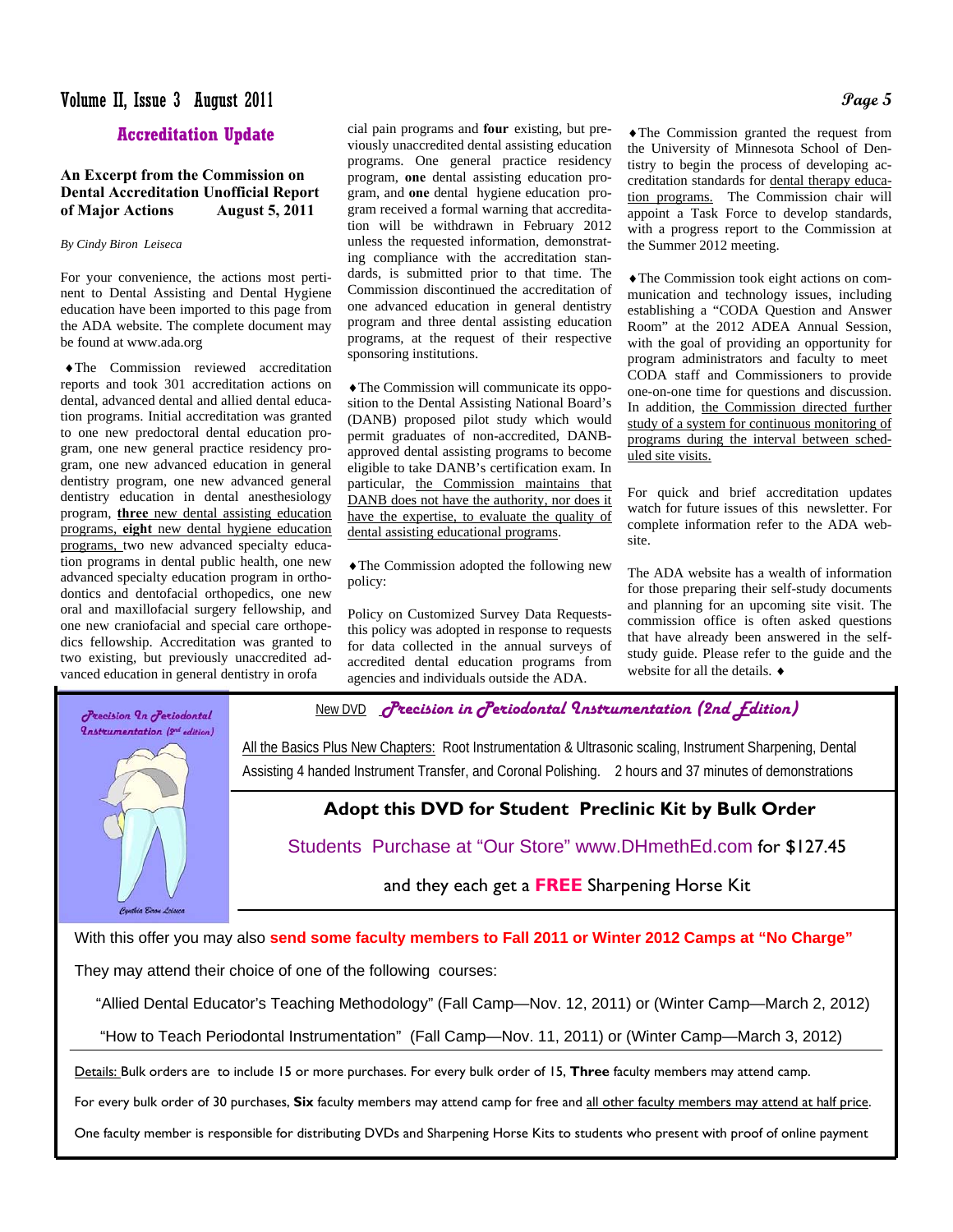**This is a reprint from the last issue - as so many have missed it and others requested we share it again**. There are several proposed changes and additions to ADACODA Dental Hygiene Standards. To read the document in its entirety go to the link:

### http://www.ada.org/sections/educationAndCareers/ pdfs/proposed\_dh.pdf

Here is a **"brief bulleted nutshell",** some quoted verbatim from the ADACODA document, some abbreviated verbiage: on additions and requirements for demonstrating compliance by Standard:

- **2-16** student clinical evaluation mechanism demonstrating student competence in clinical skills, **communication and practice management**
- **2-17 Use of risk assessment systems and/ or forms**
- **2-19** Graduates must be competent in interpersonal and communication skills with **diverse population groups and other members of the health care team. Recognize cultural differences etc.**
- **Ethics & Professionalism—New Standard**, not yet numbered. In brief, graduates must be competent in **ethical: reasoning, decision making and professional responsibility in academia, research, patient care and practice management.** Evidence to demonstrate compliance: documents of expected behavior (manuals, handbooks), documentation of student experiences that promote ethical reasoning/professionalism, evaluation strategies to monitor all of the above.
- **2-22** Dental hygienists should understand the **laws governing the practice of the dental profession and graduates how to access licensure requirements, rules, regulations, state practice acts for judgment/action.**  Evidence to demonstrate compliance *may include*: evaluation mechanisms designed to monitor knowledge and performance concerning legal and regulatory concepts, outcomes assessments
- **2-25 Throughout the curriculum, the program should use teaching and learning methods that support the development of** :

**critical thinking and problem solving skills.**  Evidence to demonstrate compliance may include the documentation of evaluation mechanisms designed to monitor knowledge and performance, outcomes assessments, clinical patient risk assessment, care plans, discussion of meaning, importance and critical thinking, simulations demonstrating students decision making abilities, critiques of *cases* requiring students to identify, analyze, perform, handwriting assignments, activities, projects, critical appraisal of scientific evidence and clinical application to patient factors, etc. **3-3**  The program administrator must be a dental hygienist who **is a graduate of a program accredited by the CODA and** possess a masters or higher degree or currently enrolled in masters or higher program.

• **3-7 Full time faculty must possess a baccalaureate degree and should be a graduate of a program accredited by the CODA.**

**Keywords and terms to include in your faculty's curriculum planning workshops:** 

- **Communication**
- Practice Management
- Diversity/cultural differences
- Health care team
- Ethical reasoning
- Professionalism
	- Laws and regulations
- Critical thinking
	- Problem solving
- Case based teaching/learning
- Scientific evidence
- Patient centered care
- Evidenced based care

The curriculum plan must include methods

of implementing all the requirements throughout the curriculum and monitoring student performance to measure the effectiveness of your methods. Programs may meet the standards, but most probably have not placed adequate emphasis on the importance of each, or created exhibits that delineated them in their previous self-study reports. Now they must.

If you are up for a site visit in 2012 or 2013, start developing methods for meeting these standards now. Whenever there are proposed additions to the "Standards", expect them to be implemented by the commission and write your self-study accordingly. **Start the self-study process now!** Be advised, the site team visitors are likely to be focused on newly implemented standards. They just studied the additions, deletions, and changes prior to their visit to your institution. ♦

# **TalFyal Computerized Clinic Grading for**

**Dental Assisting and Dental Hygiene Programs** 

Tracks Patient Appointments Objective Grading System Calculates student grades Displays Data for Outcomes Assessment Component for Quality Assurance Customizable for each school's needs Student self-assessment login Tracks enrollment requirements:

For a FREE webinar contact:

Connie Harper www.americassoftware.com 1-800 467-1170

..........................

Volume II, Issue 3 Dental Health Educators' Newsletter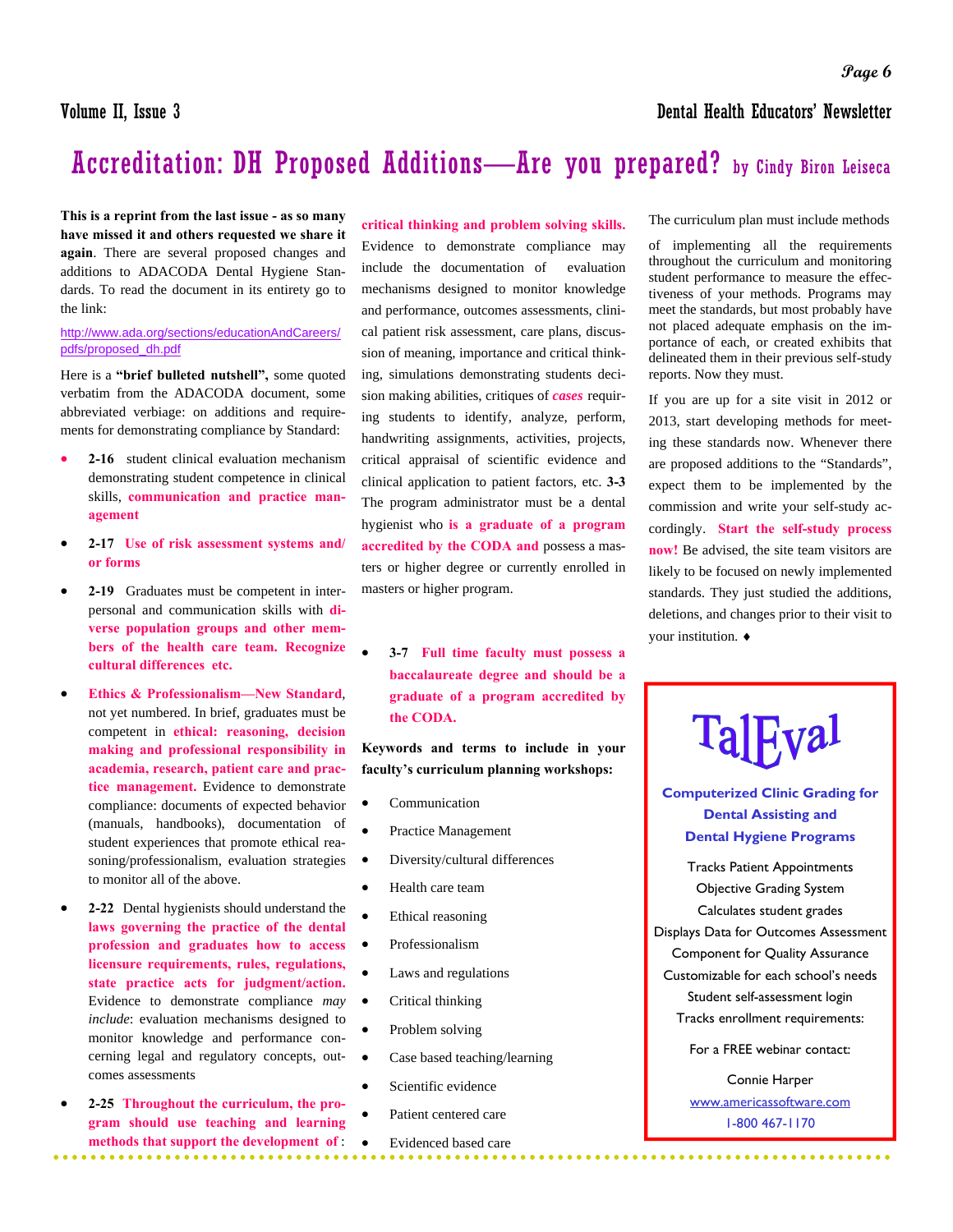#### **What we learned from hygienists in Australia**

by Cindy Biron Leiseca

Our instrumentation hands-on workshops in Australia provided a wonderful opportunity for information exchange with our team of American dental hygiene educators and the hygienists, dentists and dental therapists of Australia. Our workshops titled **"Get the Cutting Edge",** were arranged by **www.PremiumProductions.com.au** event planners.

Job opportunities are present in Australia since the country is not flooded with dental hygienists, and although dental therapists can provide DH procedures, their time is often spent providing other procedures. Dental assistants are called the "nurses" and hygienists have 'nurses' as assistants. Their operatory is called "their surgery". Dental hygienists are often the office anesthetists and usually provide most of the local anesthesia for their own patients as well as the dentist's patients.

All of the course participants (30% dentists) were very receptive to our instrumentation techniques and instrument sharpening methods, and loved learning to use the wide variety of root instruments that were made available in part by L&M dental instruments of Sweden. The four American dental hygiene educators teaching in this workshop were Christine Dominick of Forsyth School of Dental Hygiene at MCPHS in Boston, MA, Megan Olson and Melissa Olson of Tallahassee Community College in Tallahassee, FL and myself (now residing in Fernandina Beach on Amelia Island, FL). With all four instructors working with rotations of smaller groups for two full days we provided much appreciated one-on-one instruction, left them wanting more, and asking us to return next year.

Most hygienists in Australia attend schools that grant a Bachelors in Oral Health for their dental hygiene training and degree. They are very knowledgeable in all subjects typical to the American dental hygiene curriculum and savy in providing evidence based care. It is not uncommon for dental hygienists to earn \$85 per hour or more, but the cost of living in major cities such as Sydney is more expensive than most cities of similar size in America. Public transportation on ferries, trains, and buses make it easy to practice in Sydney and



Beaming smiles of Australian dental hygienists at the end of Day 2 instrumentation workshop

live in the less expensive outskirts.

In the US camps, our manikins are held by benchmounts on the Porta Sim stands from www.KilgoreInternational.com. Since shipping Just about everything about Australia was the Porta Sim stands was too costly, we attached refreshing; the laid back lifestyle, the down our benchmounts with manikins to kindergarten to earth personalities, the wonderful fresh tables. Eureka! All forearms were parallel to the food that seems to be all home grown and floor because the manikins were at the perfect filled with nutrients. Yum! We ate our height. Needless to say the Aussies were happy share of it. campers.

American hygienists are perceived as extremely tables, and on the days when Australian well trained by Australians and the dentists there hygienists are not working in "their surgerare quick to hire the American hygienist. Addi-ies", wine is their beverage with lunch. All tional board exams must be passed by American of their wine is excellent no matter the hygienists to be licensed to practice in Australia. time of day of indulgence. We had several American hygienists in these workshops and they love living in Australia.

The Australians are easy going and easy to teach. workshops such as ours, and as they say in They stayed very focused throughout the long OZ "lovely cakes and pastries are divine two day instrumentation sessions and left us with with tea or wine or anything for that matbeaming smiles as they anxiously awaited the ter". opportunity to try out their newly learned skills on their patients the next day in "their surgeries."

Many of the dentists who attended the workshop were dental hygiene educators and all of the

practicing dentists raved about what they learned from the American dental hygiene educators.

Wine is consumed daily at most dinner

A half hour tea occurs mid-morning and mid-afternoon at continuing education

And chocolate is a staple. Just ask any Australian dental hygienist and she/he will smile and point you to the nearest choco-



latier.♦

Kindergarten tables are the perfect height for operator positioning with manikins